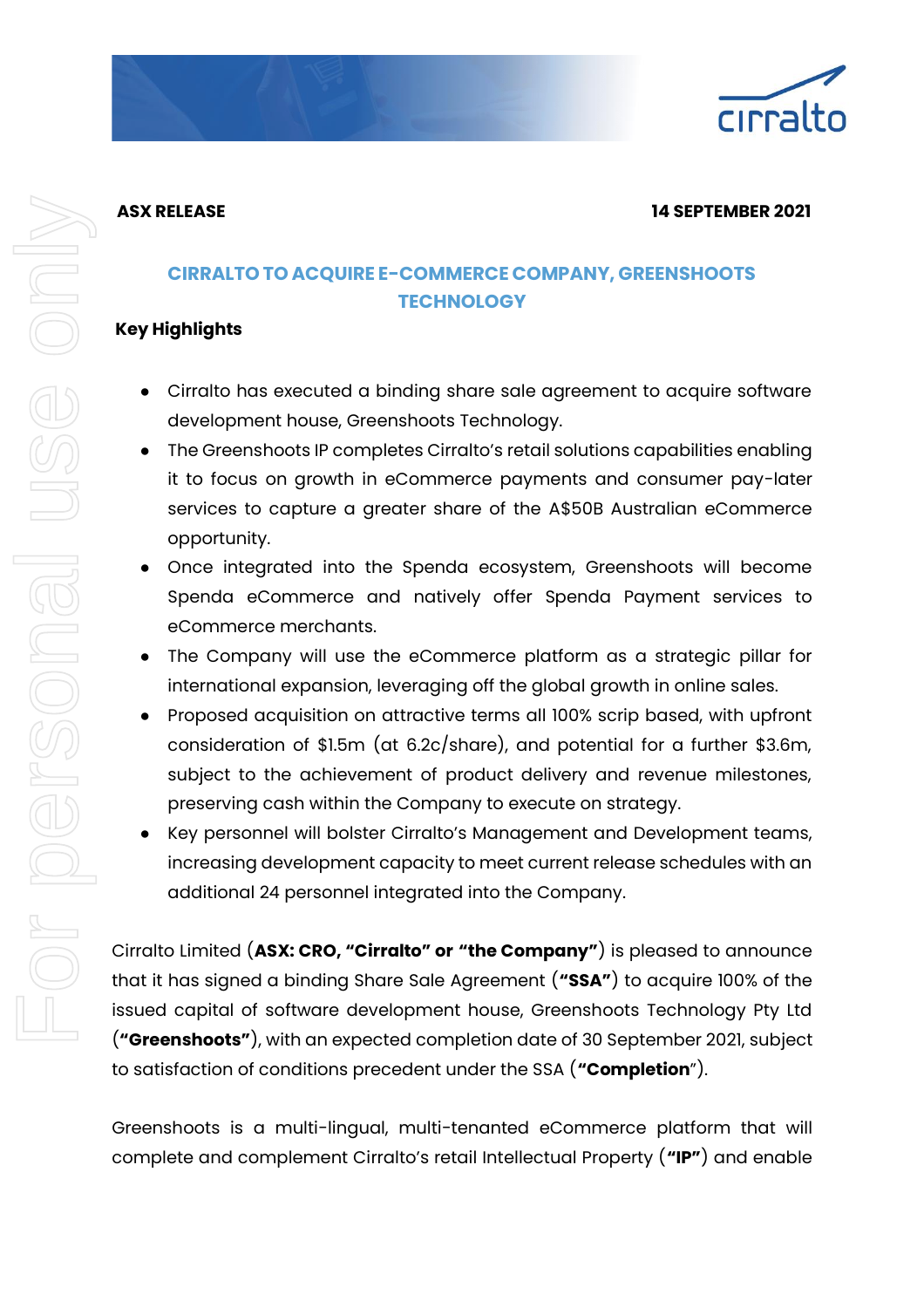improvements in our go-to-market strategy with direct to market brands, retailers and retail service providers.

Beyond the eCommerce functionality the acquisition will deliver critical components to the Spenda product suite, including improved:

- Multi-channel sales and fulfilment management;
- Integration services and workflows with freight providers and 3PL's;
- Alignment with franchise and buying group eCommerce;
- integration of the Company's marketplace software enabling it to accelerate both domestic and cross border trade;
- Access to global markets; and
- Core development capabilities with the addition of 24 technical resources that span management, core development and testing.

The addition of the development resources is expected to increase the speed and quality of the software the Company can release while also providing time-saving benefits to Cirralto through the direct ownership of unique IP necessary for the growth and increased functionality of the Spenda product suite.

**Commenting on the acquisition, Cirralto's CEO, Adrian Floate, said,** *"the acquisition of Greenshoots into the Cirralto product portfolio will enable us to immediately service businesses looking for an integrated, powerful eCommerce solution.* 

*"Unlike other eCommerce providers, the integration behind the Greenshoots solution means we can essentially 'plugin and play' the service with our existing Spenda solution. The benefit to customers is huge, not only are they able to sell online, take payment and transact smoothly, but the capabilities of Greenshoots IP mean we are able to push out our inside sales feature and delivery partnership channels at an accelerated pace."*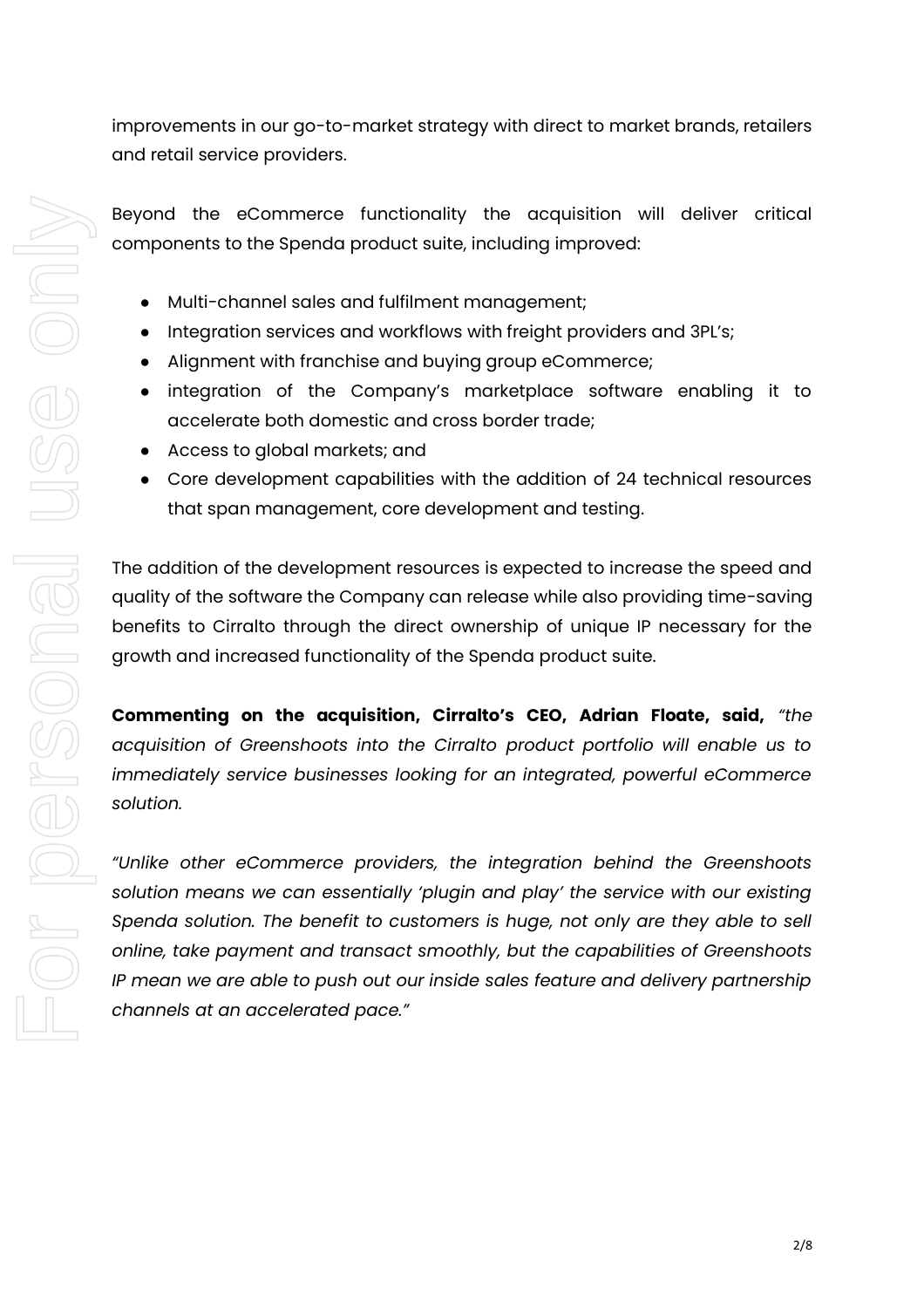### **Greenshoots Founders Stuart Freer, Raghav Jain and Janardan Singh said,**

*"we are incredibly pleased to be joining the Cirralto family and look forward to the synergies that Spenda and Greenshoots can bring to customers as Spenda eCommerce."* 

The acquisition follows several months of negotiations and due diligence (which remains ongoing).

#### **The Market Opportunity**

Australians are set to spend over \$11 billion on Christmas presents this year - an average of \$726 each<sup>1</sup>. Of this, an average of 48% of gifts are likely to be purchased online, with 58% of people saying they'll purchase more or significantly more items online than they did last year.

eCommerce sales are up 31% in April 2020 to \$5.2m, when compared to the average in 2019. The national average for online purchases in 2019 was 17.2%, which grew to 41% in 2020<sup>2</sup>.

Globally, eCommerce sales are predicted to reach \$4.2T in FY22 $^{\rm 3}$ . With the use of "Buy Now, Pay Later" ("**BNPL**") as a payment option growing 166% in March 2021 (YoY in America). Cirralto intends to leverage this increased trend in BNPL usage with the growth in eCommerce to provide easy access to on-demand lending to the B2C market.

#### **Greenshoots Background**

Greenshoots is a technology-enabled business finance solution company that provides businesses with a white-labelled eCommerce platform. The Greenshoots solution runs through an integrated API channel to integrate business data with existing systems.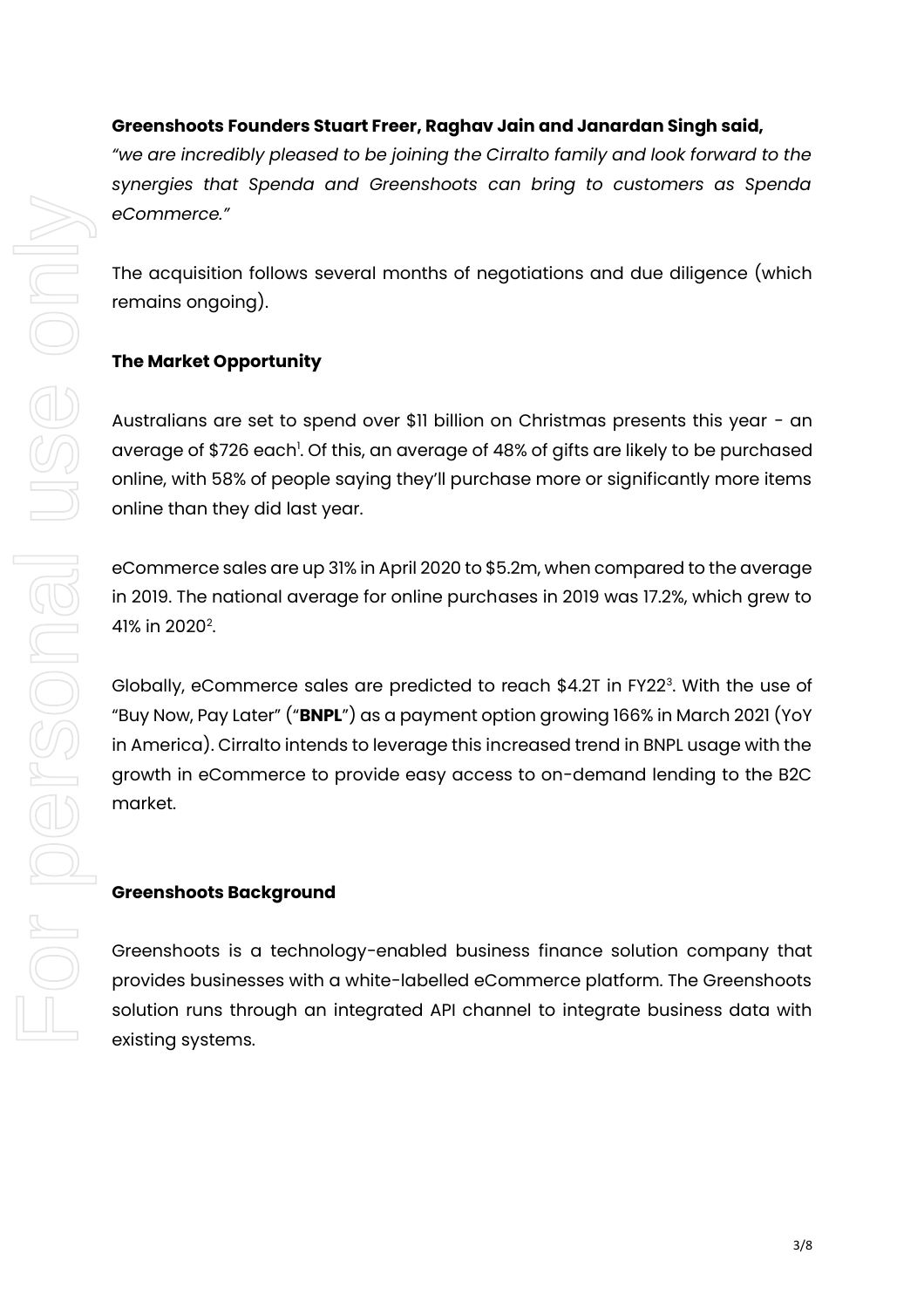#### **The Greenshoots Solution**

The Greenshoots IP is unique in the market as it delivers not only a stand-alone eCommerce solution but can integrate with Spenda's software solution to provide businesses with an omnichannel sales tool that connects the point of sale solution to eCommerce transactions.

Integrated with Spenda, it enables an omnichannel eCommerce solution that comprises:

#### ● **Real-time stock integration**

Updating price changes and inventory numbers when a sale is made online or in-store, so businesses never make sales they cannot fulfil. Delivering improved customer experience and retention.

#### ● **Warehouse Management, Shipping and Freight Management**

To track, move, pack, pick and ship items between multiple warehouses for smooth order fulfilment.

#### ● **Payment Gateway Integration**

The ability to add secure payment methods or drop in Spenda's pay now, pay later widget. Customers are provided with a range of secure payment options for a faster checkout experience; and

### ● **Customisable eCommerce**

Greenshoots eCommerce offering is designed for businesses to build their own website, with a selection of themes to remove the setup responsibilities from Spenda and ensure a quick and easy experience for businesses.

#### **Key terms of the Share Sale Agreement**

Under the terms of the SSA, Cirralto has agreed to acquire all of the issued shares in Greenshoots. The consideration for the acquisition is 100% scrip based, with Cirralto agreeing to issue in aggregate 24,193,548 fully paid ordinary shares in the capital of Cirralto (**"Consideration Shares"**) to the shareholders of Greenshoots (**"Vendors**") at Completion, with the Consideration Shares having: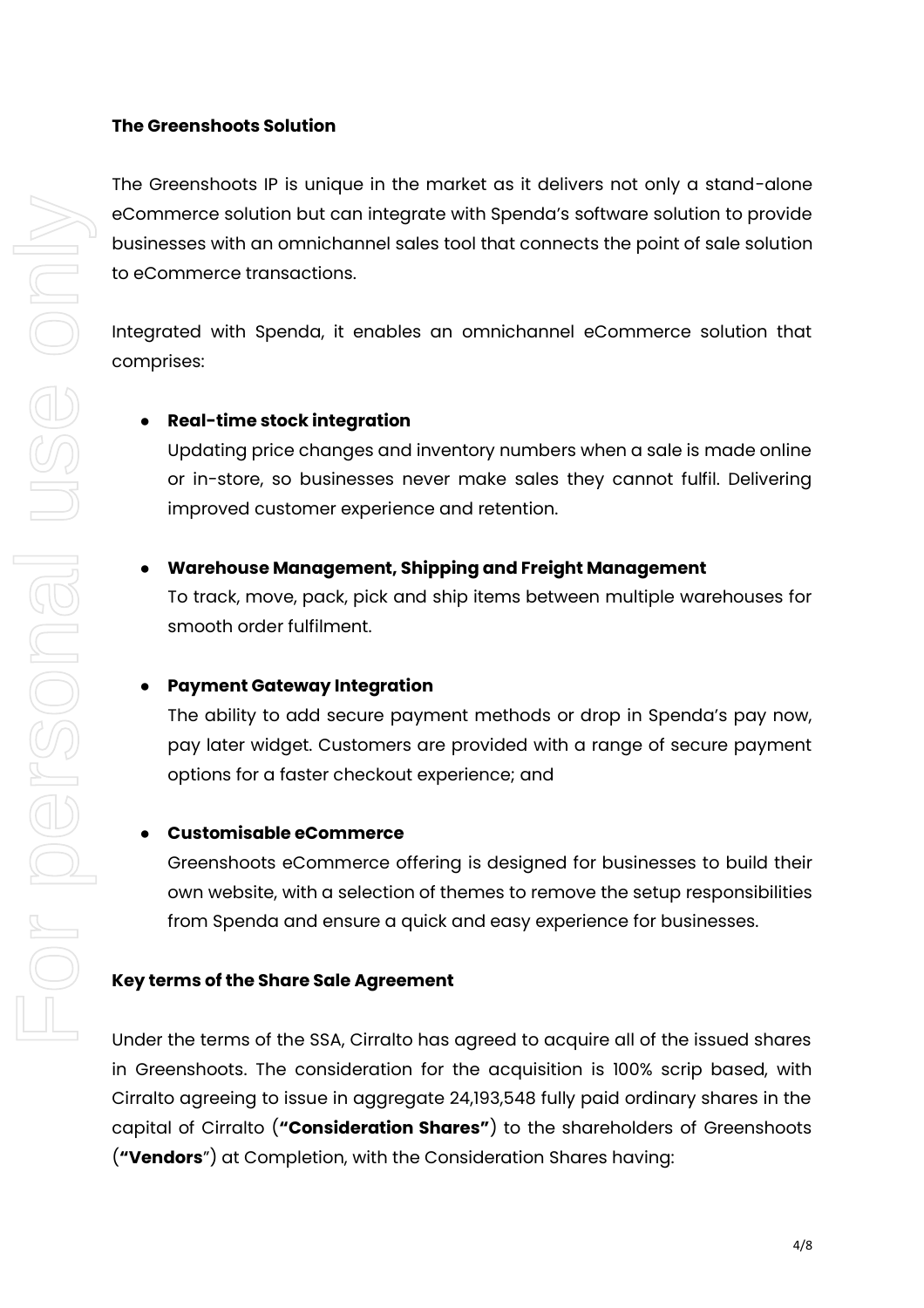- (a) a deemed issue price of approximately \$0.062 per Consideration Share; and
- (b) a total aggregate value equal to approximately \$1.5m.

Following Completion, the Vendors may, subject to meeting various milestones, also potentially be issued with up to 58,064,515 additional fully paid ordinary shares in the capital of Cirralto (being shares to the value of approximately \$3.6m, based on a deemed issue price of \$0.062 per share) (**"Deferred Consideration Shares"**) on the following basis:

- (a) Subject to the Company obtaining ASX approval and/or shareholder approval (if applicable), within 14 days following the product launch of the Company's **Spenda Pay and Desk** product, the Company will issue to the Vendors (in aggregate) a total of 24,193,548 Deferred Consideration Shares (being shares to the value of approximately \$1.5m, based on a deemed issue price of \$0.062 per share).
- (b) Subject to the Company obtaining ASX approval and/or shareholder approval (if applicable), within 14 days following the product launch of the Company's **Spenda eCommerce** product, the Company will issue to the Vendors (in aggregate) a total of 24,193,548 Deferred Consideration Shares (being shares to the value of approximately \$1.5m, based on a deemed issue price of \$0.062 per share).
- (c) Subject to the Company obtaining ASX approval and/or shareholder approval (if applicable), within 14 days following the satisfaction by Greenshoots of at least \$600,000 in revenue in any measurement period, the Company will issue to the Vendors (in aggregate) a total of 9,677,419 Deferred Consideration Shares (being shares to the value of \$600,000, based on a deemed issue price of \$0.062 per share).

For the purposes of paragraph (c) above, the **measurement period** means any 12 month period which either:

- (A) commences on 1 January and expires on 31 December; or
- (B) commences on 1 July and expires on 30 June; and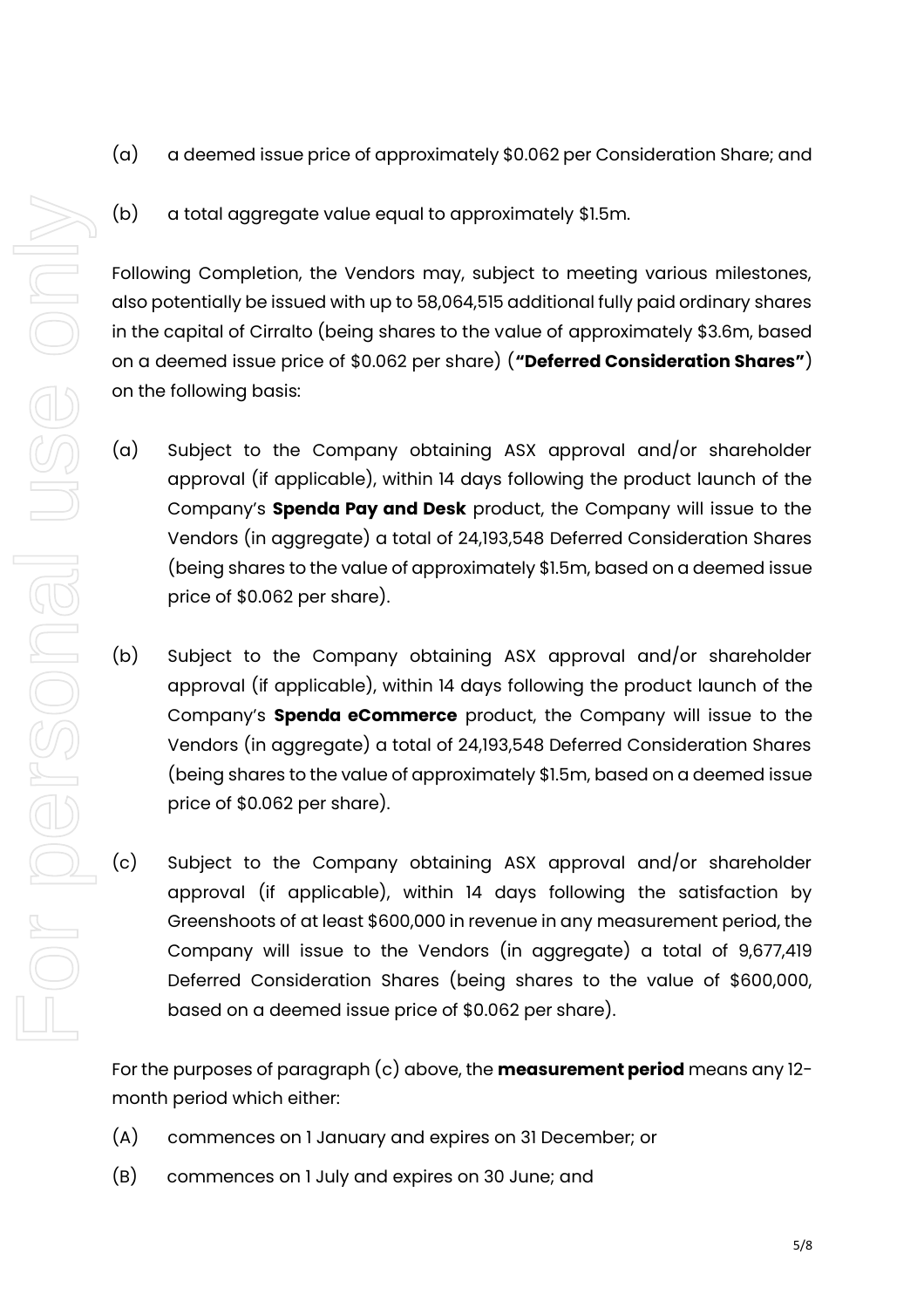The revenue for any measurement period will:

- (A) Be determined based on the audit/audit reviewed financial statements for the relevant period released by the Purchaser to the ASX;
- (B) Exclude one-off or extraordinary revenue items;
- (C) Exclude revenue received in the form of government grants, allowances, rebates or other hand-outs; and
- (D) Exclude revenue or profit that has been "manufactured" to achieve the relevant milestone.

70% of all Consideration Shares and Deferred Consideration Shares issued under paragraph (a) or (b) above to each Vendor will be subject to voluntary escrow for a period of 12 months following the date of their issue.

Completion of the acquisition under the SSA is subject to satisfaction (or waiver, as applicable) of all conditions precedent (**"Conditions"**), including:

- (a) all necessary regulatory, shareholder and other approvals being obtained in connection with the acquisition;
- (b) no changes being made to the capital structure of Greenshoots without the prior written approval of the Company;
- (c) the Vendors demonstrating to the Company's reasonable satisfaction that Greenshoots has cleared all, and as at the date of Completion will have no, outstanding liabilities owing to its directors, including in respect of director's loans, director's expenses, director's funding interest payments due and unpaid salaries; and
- (d) the Vendors providing evidence to the reasonable satisfaction of the Company to demonstrate Greenshoots has lodged all required tax returns (including for FY2021).

Either party may terminate the SSA if the Conditions are not satisfied, or validly waived by the Company (as applicable), by 29 October 2021.

<sup>&</sup>lt;sup>1</sup> Australian Retailers Association in conjunction with Roy Morgan: [https://www.retail.org.au/post/countdown-to](https://www.retail.org.au/post/countdown-to-christmas-australians-set-to-spend-over-11-billion-on-gifts)[christmas-australians-set-to-spend-over-11-billion-on-gifts](https://www.retail.org.au/post/countdown-to-christmas-australians-set-to-spend-over-11-billion-on-gifts)

 $^{\rm 2}$  Inside Australian Online Shopping - 2021 eCommerce Industry Report:

[https://auspost.com.au/content/dam/auspost\\_corp/media/documents/ecommerce-industry-report-2021.pdf](https://auspost.com.au/content/dam/auspost_corp/media/documents/ecommerce-industry-report-2021.pdf) <sup>3</sup> 2021 Digital Economy Index:<https://business.adobe.com/au/resources/digital-economy-index.html>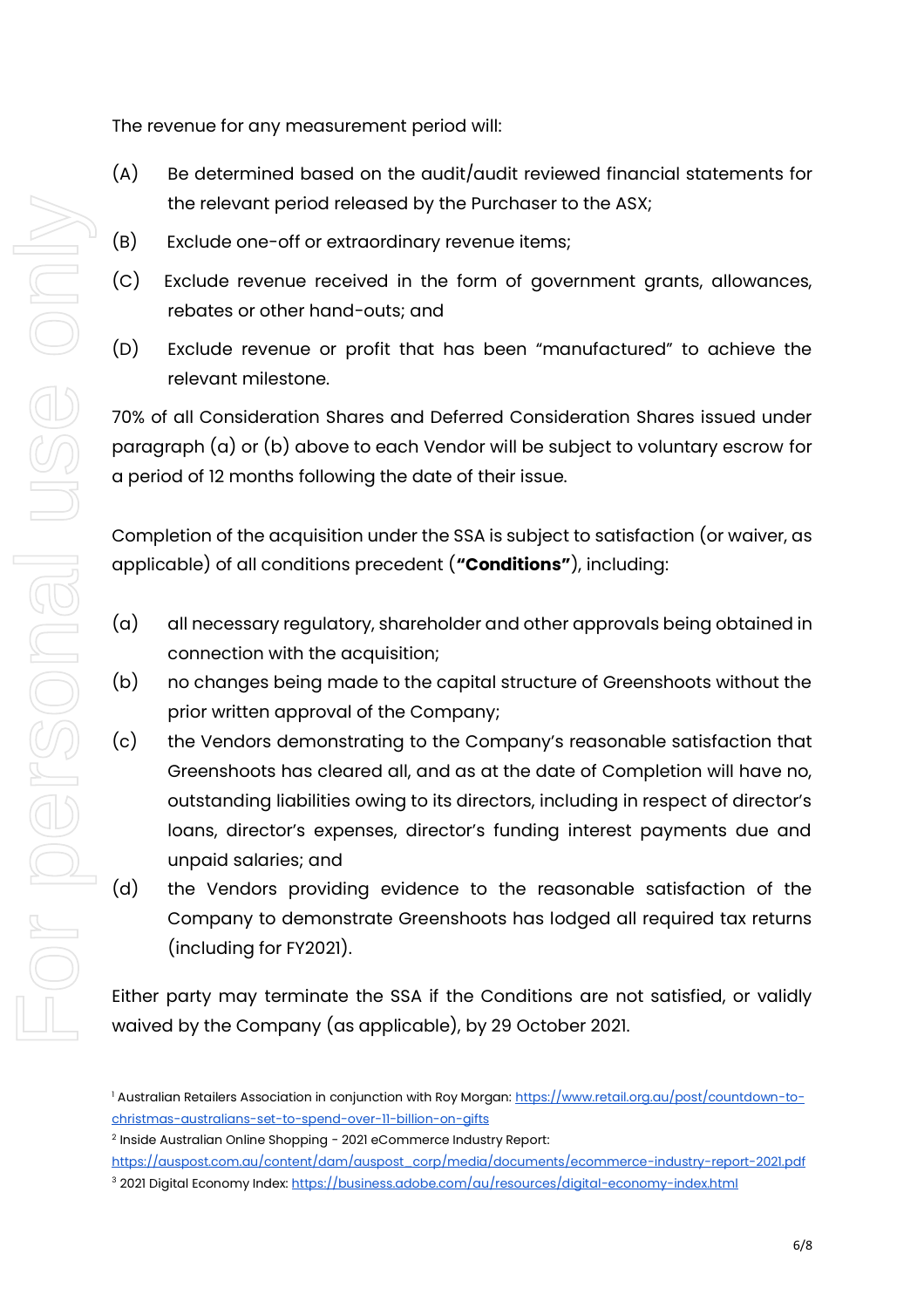This announcement has been approved by the Board of Cirralto Limited.

- ENDS -

Cirralto Limited (ASX:CRO) is a transaction services business supplying industries with a broad range of B2B payment services, digital trading software and integrated solutions. Our goal is to convert eft payments to card payments utilising the BPSP engagement coupled with our payments collaboration framework. Our competitive advantages deliver customers end-to-end e-invoicing integration, rapid ordering, digital trust and automated reconciliation.

Cirralto supplies its customers a recipe of integrated software to create a vertical market standard operating environment (SOE) that enable the effective and seamless transfer of data from multiple, disparate software systems in one standardised technology solution, such as SpendaRetail. Cirralto has licensing agreements with third party software vendors that enable it to provide integrated SOE solutions to its customers.

For investors seeking information on the Company's activities that relate to marketing, customer events and other acknowledgement of customer activities, this information will be posted to the Company's news section of the website and on social media channels with the handle #getSpenda, active on Twitter, LinkedIn, Instagram and FaceBook.

## **About Spenda**

The Spenda solution is a family of products designed to support businesses in all their day-to-day activities. Unlike other software platforms that offer part of the solution, the Spenda suite improves efficiency and productivity in every area of business and has payments and finance baked into its core functionalities.